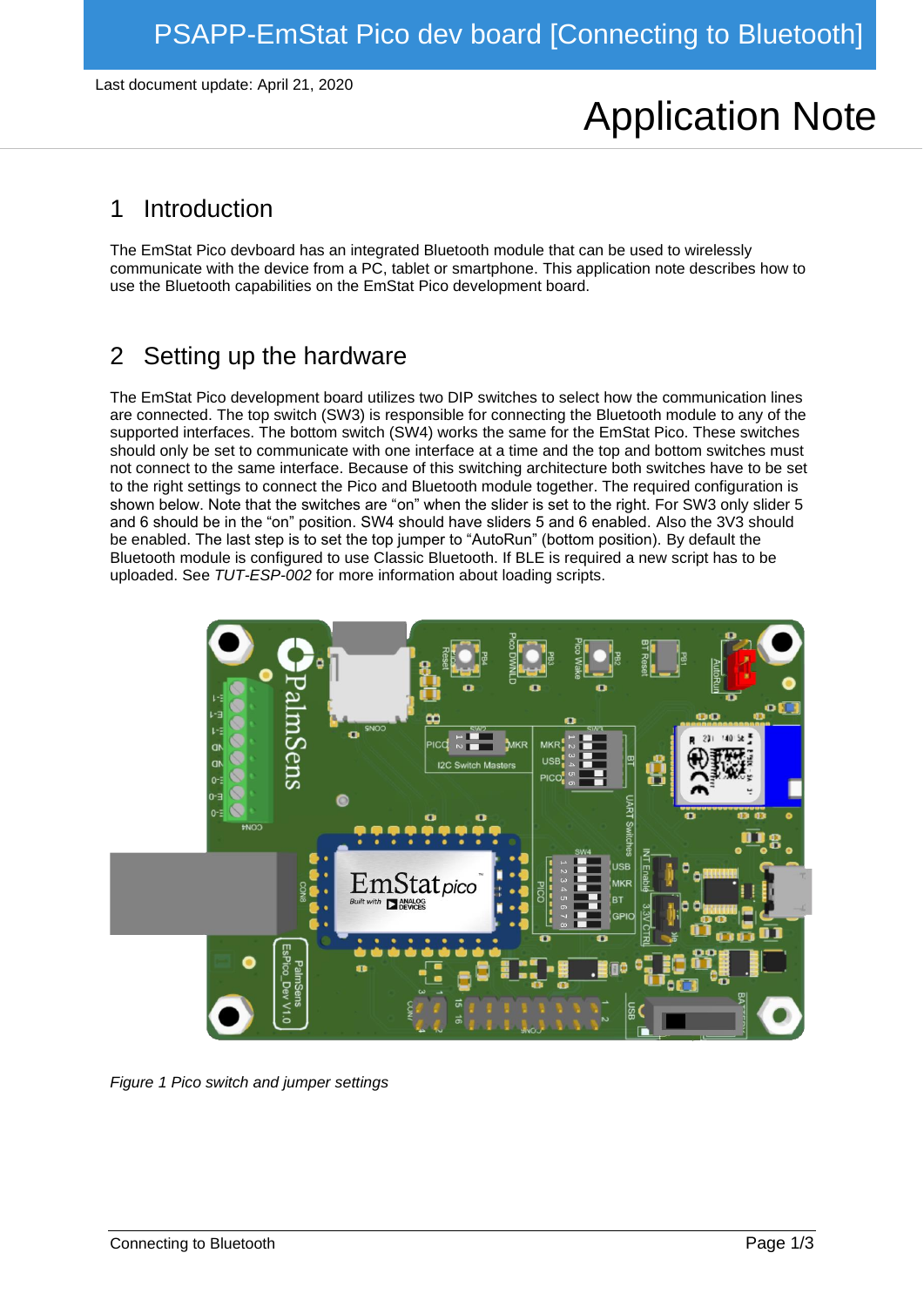### 3 Connecting PSTrace (Windows 10)

PSTrace has to search for Bluetooth devices before it can connect to them. Click the Bluetooth icon under "Connection" to perform this action. When it is finished it should list the EmStat Pico in the dropdown list. The name has the format "PS-xxxx" where xxxx is the last digits of the Bluetooth MAC address. (This MAC address can be found on the sticker of the Bluetooth module between the QRcode and "CE" logo).

The first time PSTrace connects with an new device Windows 10 show a pop-up message in the right bottom corner of the screen. Click on this message and allow Windows to pair the device.



*Figure 2 PSTrace – Bluetooth settings*



*Figure 3 PSTrace - Add a device*



*Figure 4 PSTrace - Allow pairing with Bluetooth*